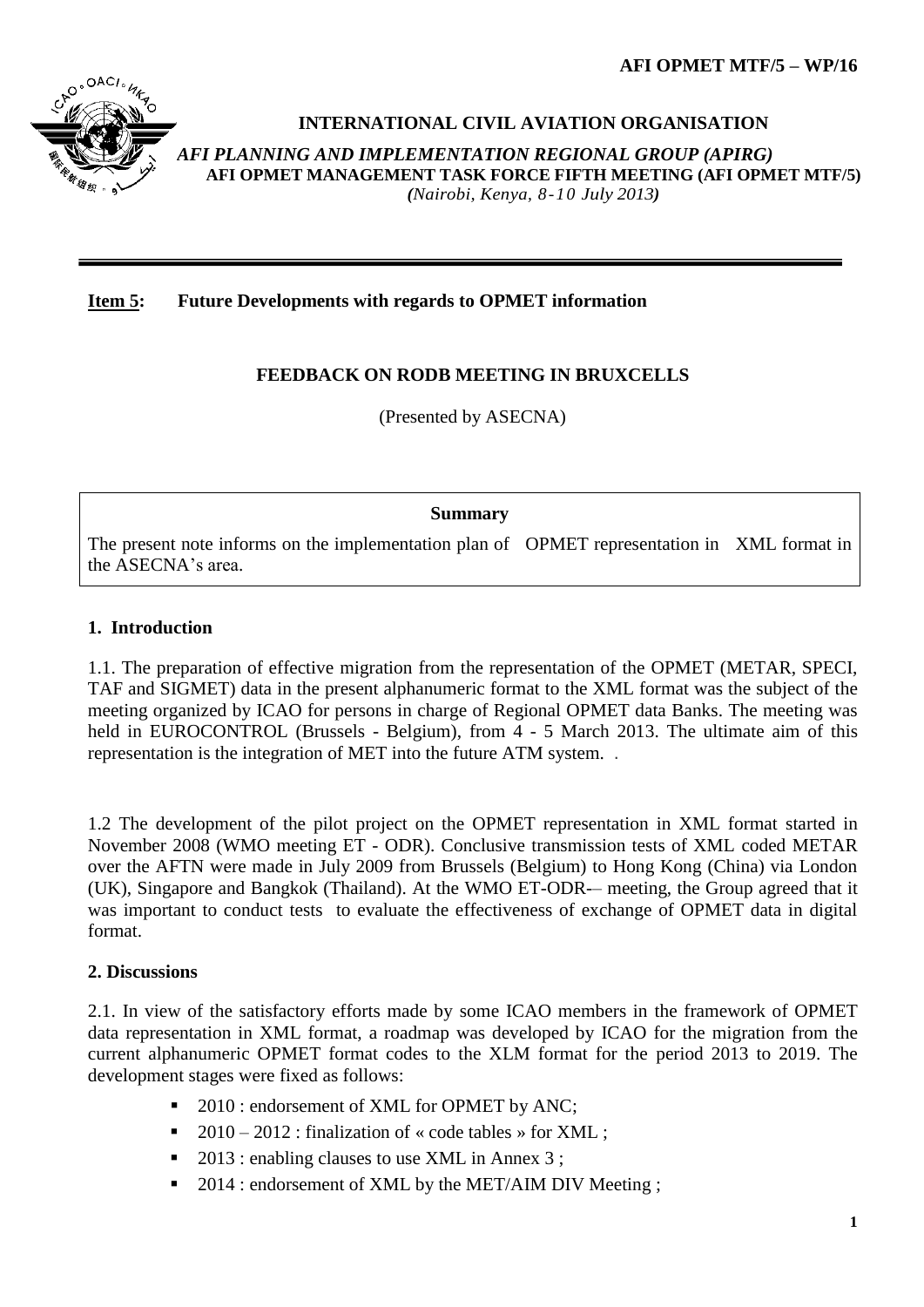2016 – 2019: mandatory use of XML in Annex 3. The long period of transition to accommodate developing countries.

2.2. Exchanges concerning the implementation mechanisms of this new OPMET representation revolved around deadlines set by the roadmap. Actions to be taken and within agreed deadlines be are listed in Appendix.

2.3 In line with the ICAO road map, ASECNA has developed an Action plan for the implementation of the OPMET in the XML format with the following stages:

- 1) To implement the XML format in the RODB of Dakar in the third quarter 2014 according to the standard version which will be published by ICAO from November, 2013;
- 2) To Make bilateral tests of exchange of the OPMET in the XML format with the Pretoria RODB and with the Toulouse IROG in October, 2014 then inform ICAO of the effective implementation of the XML format;
- 3) To extend the implementation of the OPMET alphanumeric in the XML format in the BCCs and NOCs of 17 members states of ASECNA ;
- 4) To exchange and coordinate with the neighboring non ASECNA centers (Kinshasa, Luanda, Monrovia, Lagos, etc.) on the modalities of exchange OPMET in the XML format.

#### **3. Action by the meeting**

The meeting is invited to:

- a) Note the road map fixed by the ICAO, related to the passage of the XML OPMET format ;
- b) Encourage the passage to the XML format in the AFI region, according to the action plan agreed upon by the RODBs in Brussels in March 2013 ;
- c) Take note of the ASECNA' actions plan.